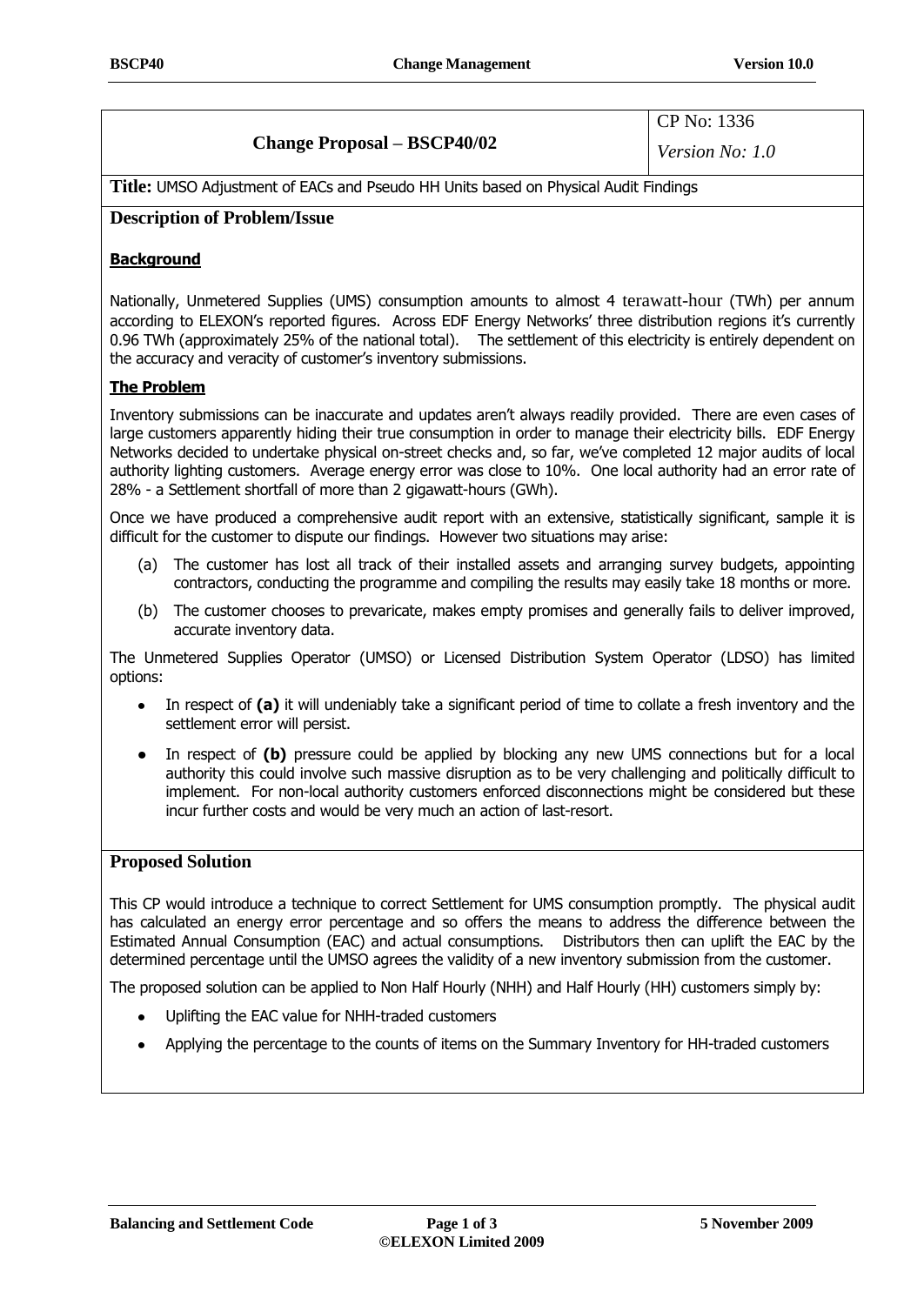#### **Justification for Change** *(mandatory by originator)*

Based on projections from our initial audits, this technique might assist in the recovery of 400 GWh per annum nationwide. If errors in non-local authority arenas (e.g. advertising, Cable TV & Telecoms) are typically greater than 10% that figure may be higher still.

It will also help those UMSOs/LDSOs not presently conducting audits to justify the time and cost involved in such activity. They can be reassured that where errors are uncovered they will be addressed in Settlement in a prompt manner, even if the customer cannot (or will not) tender a more accurate inventory. It is also worth noting that simply having audit programmes underway in an LDSO region is proven to incentivise customers to address long-ignored data issues. Thus the benefits are considerable over and above those customers actually audited.

Two alternative situations may present:

- (a) The customer welcomes such an arrangement as an interim measure.
- (b) The customer disputes the UMSO's right to make such changes and refuses to cooperate.

In the latter circumstance EDF Energy Networks believes that the EAC or Summary Inventory correction, fully evidenced by extensive audit undertakings, should be enforceable without customer agreement at the LDSO's insistence. It otherwise becomes meaningless for more belligerent customers to the detriment of Settlement accuracy. It also avoids even less palatable alternatives such as forced disconnections.

Authorising EAC or Summary Inventory correction would require very minimal changes to BSCP 520. It may warrant an entry under section 1.2.1 (UMSO Responsibilities) and minor edits to section 3.2.3 and 3.2.9 (Interface and Timetable Information).

## **To which section of the Code does the CP relate, and does the CP facilitate the current provisions of the Code?**

This CP facilitates section S 'Supplier Volume Allocation' of the Code. For example (8.1.3) in respect of the accuracy of data for unmetered supplies being no worse than that for metered supplies.

#### **Estimated Implementation Costs**

The estimated ELEXON implementation cost is 2 man days, which equates to £480.

## **Configurable Items Affected by Proposed Solution(s)**

BSCP520 - 'Unmetered Supplies Registered in SMRS'

#### **Impact on Core Industry Documents or System Operator-Transmission Owner Code**

None

## **Related Changes and/or Projects**

None